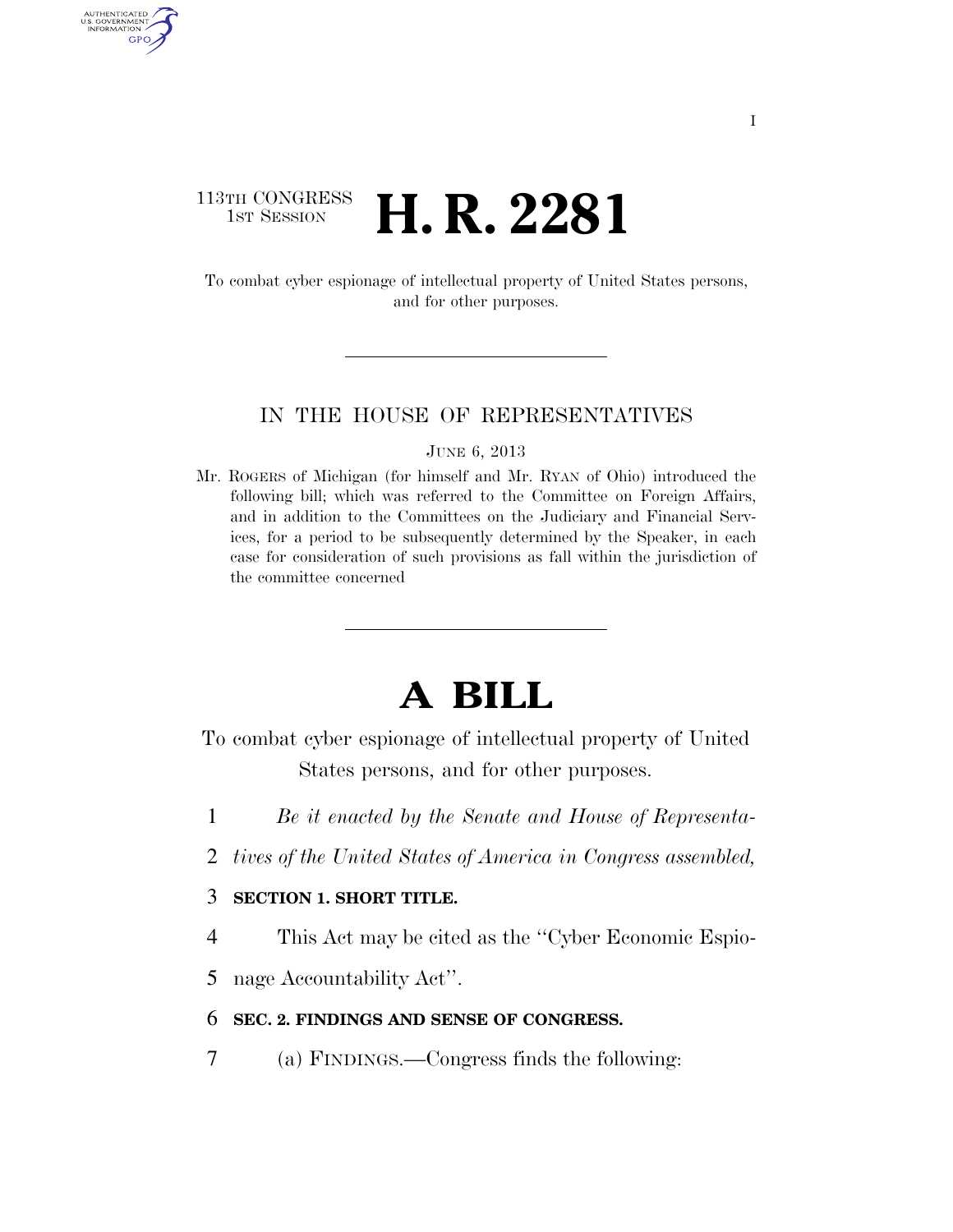(1) The United States faces persistent cyber es- pionage of intellectual property from foreign govern- ments that threatens United States economic and national security interests, results in an unfair com- petitive advantage for foreign companies, and is a major contributor to the loss of manufacturing jobs in the United States.

 (2) Cyber espionage of intellectual property by foreign actors is one of the most pressing issues fac- ing innovators and entrepreneurs in the United States today.

 (3) The National Counterintelligence Executive stated in its October 2011 biennial economic espio- nage report that ''Chinese actors are the world's most active and persistent perpetrators of economic espionage'' and that ''United States private sector firms and cybersecurity specialists have reported an onslaught of computer network intrusions that have originated in China''.

 (4) The National Counterintelligence Executive also stated that ''Russia's intelligence services are conducting a range of activities to collect economic information and technology from U.S. targets''.

 (5) The People's Republic of China, the Rus-sian Federation, and other countries threaten the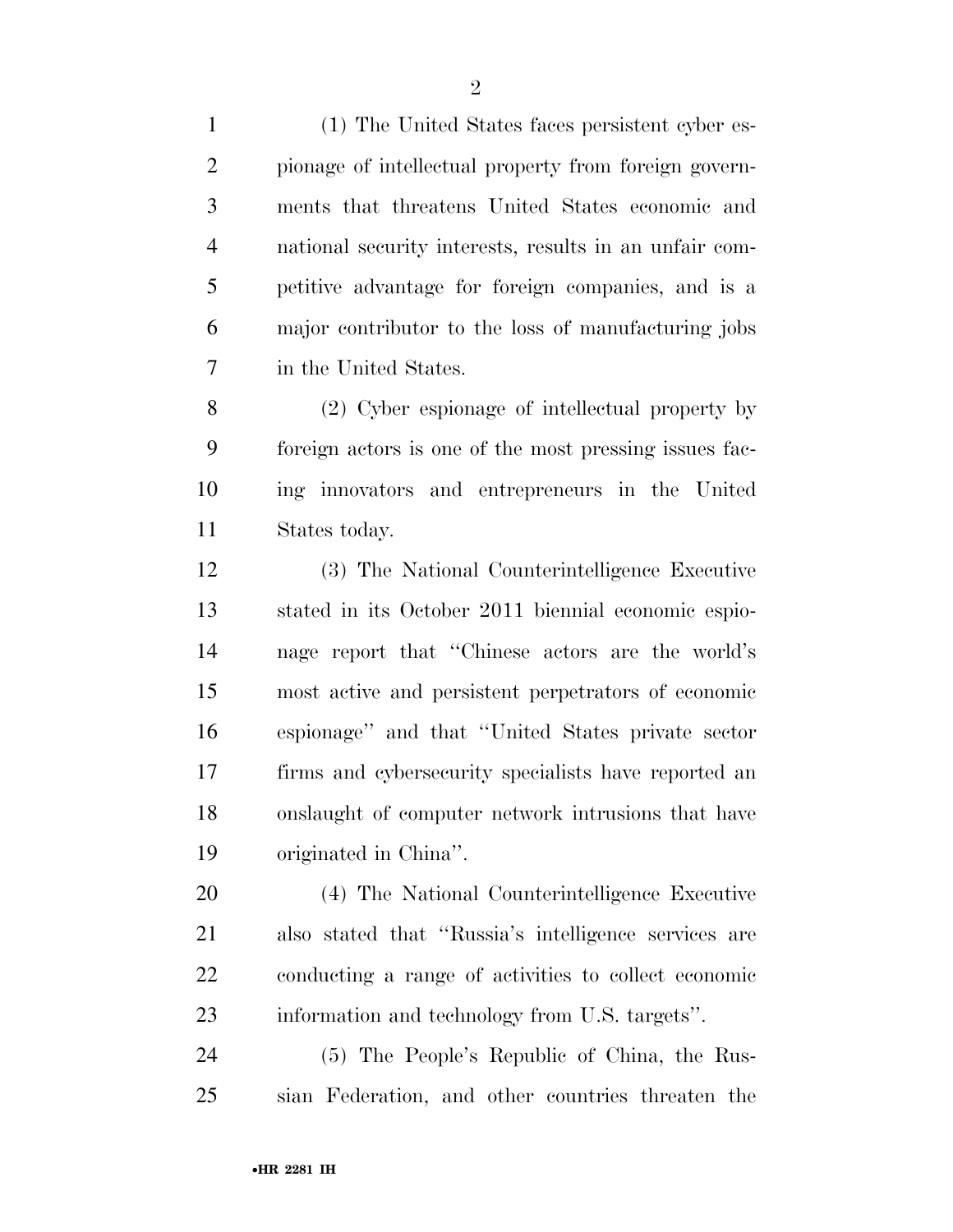privacy of United States citizens by accessing and exploiting personally identifiable information through cyber economic espionage.

 (6) The People's Republic of China, the Rus- sian Federation, and other countries responsible for such cyber economic espionage are members of the World Trade Organization (WTO) and have agreed to comply with the global system of rules and obliga- tions governing the international commerce and trade among member states.

 (7) The United States has recognized the mem- bership of the People's Republic of China, the Rus- sian Federation, and other countries into the WTO by granting them Permanent Normal Trade Rela-tions (PNTR) status under United States law.

 (8) Cyber economic espionage undermines the cooperative relationships between the United States and countries tolerating or encouraging such activi-ties.

 (b) SENSE OF CONGRESS.—It is the sense of Con-gress that—

 (1) cyber economic espionage should be a pri- ority issue in all economic and diplomatic discussions with the People's Republic of China, including dur-ing all meetings of the U.S.-China Strategic and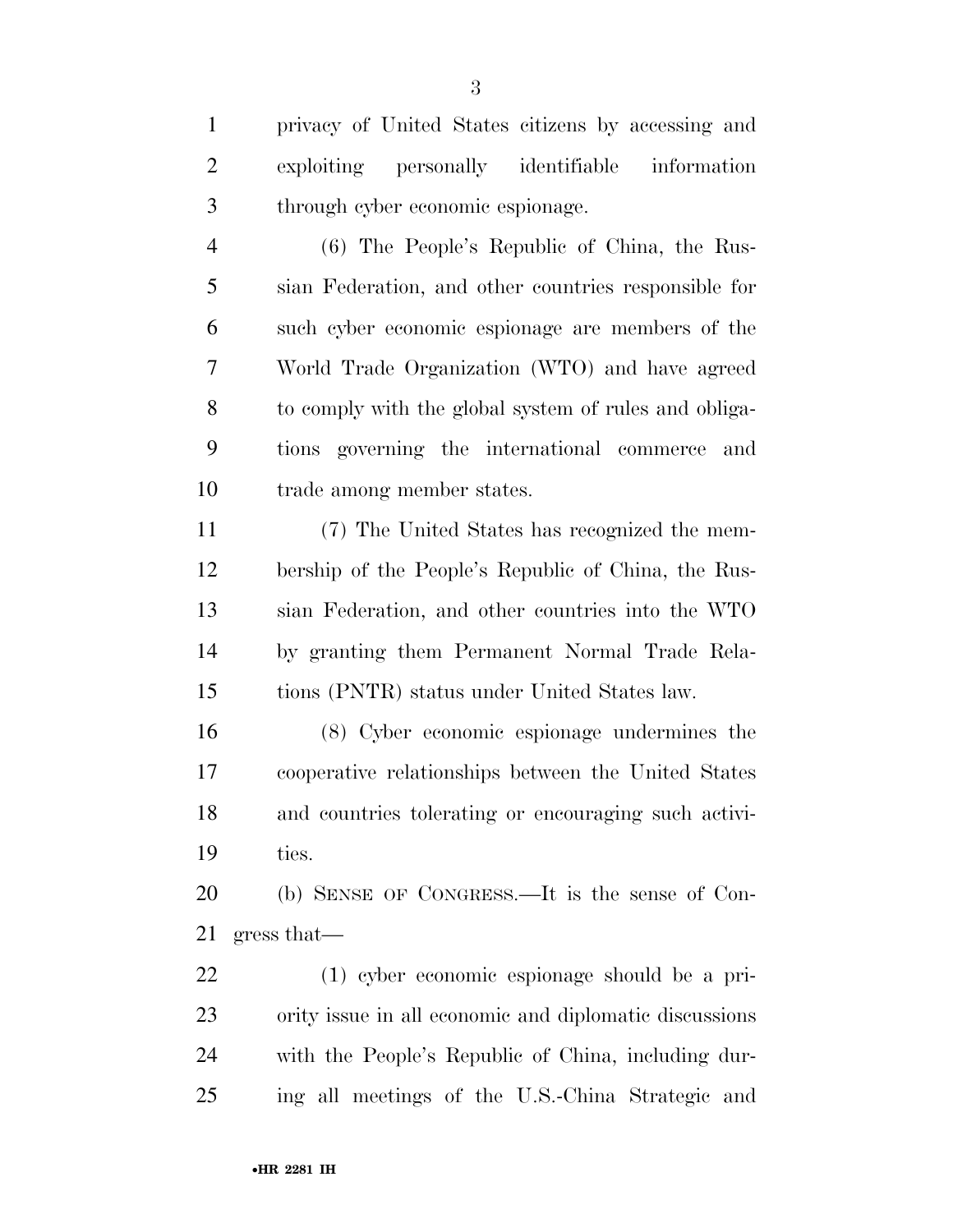Economic Dialogue, and with the Russian Federa- tion and other countries determined to encourage, tolerate, or conduct such cyber economic espionage at appropriate bilateral meetings;

 (2) the United States should intensify diplo- matic efforts in appropriate international fora such as the United Nations, the Organisation for Eco- nomic Cooperation and Development (OECD), and summits such as the G–8 and G–20 summits, to ad- dress the harm to the international economic order by cyber economic espionage; and

 (3) the Department of Justice should increase its efforts to bring economic espionage criminal cases against offending foreign actors, with penalties to include both fines and imprisonment, as well as encourage further cooperation among countries to address cyber economic espionage through criminal prosecutions.

## **SEC. 3. IDENTIFICATION OF PERSONS RESPONSIBLE FOR**

## **CYBER ESPIONAGE OF INTELLECTUAL PROP-ERTY OF UNITED STATES PERSONS.**

 (a) IN GENERAL.—Not later than 120 days after the date of the enactment of this Act, the President shall sub- mit to the appropriate congressional committees a list of persons who are officials of a foreign government or per-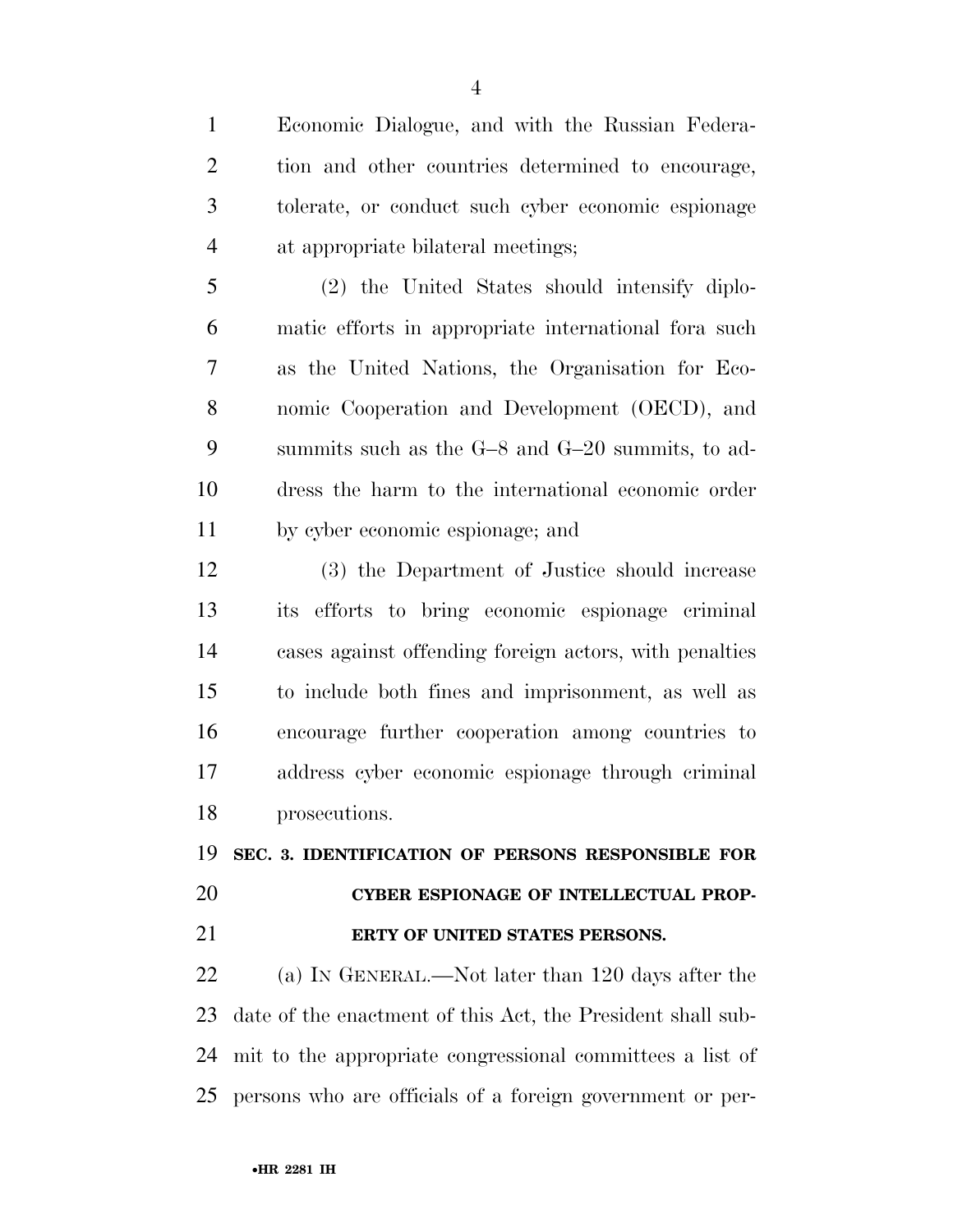sons acting on behalf of a foreign government that the President determines, based on credible information— (1) are responsible for cyber espionage of intel- lectual property of United States persons; or (2) acted as an agent of or on behalf of a per- son in a matter relating to an activity described in paragraph (1). (b) UPDATES.—The President shall submit to the ap- propriate congressional committees an update of the list required by subsection (a) as new information becomes available. (c) FORM.— (1) IN GENERAL.—The list required by sub- section (a) shall be submitted in unclassified form. (2) EXCEPTION.—The name of a person to be included in the list required by subsection (a) may be submitted in a classified annex only if the Presi- dent— (A) determines that it is vital for the na- tional security interests of the United States to do so; (B) uses the annex in such a manner con- sistent with congressional intent and the pur-poses of this Act; and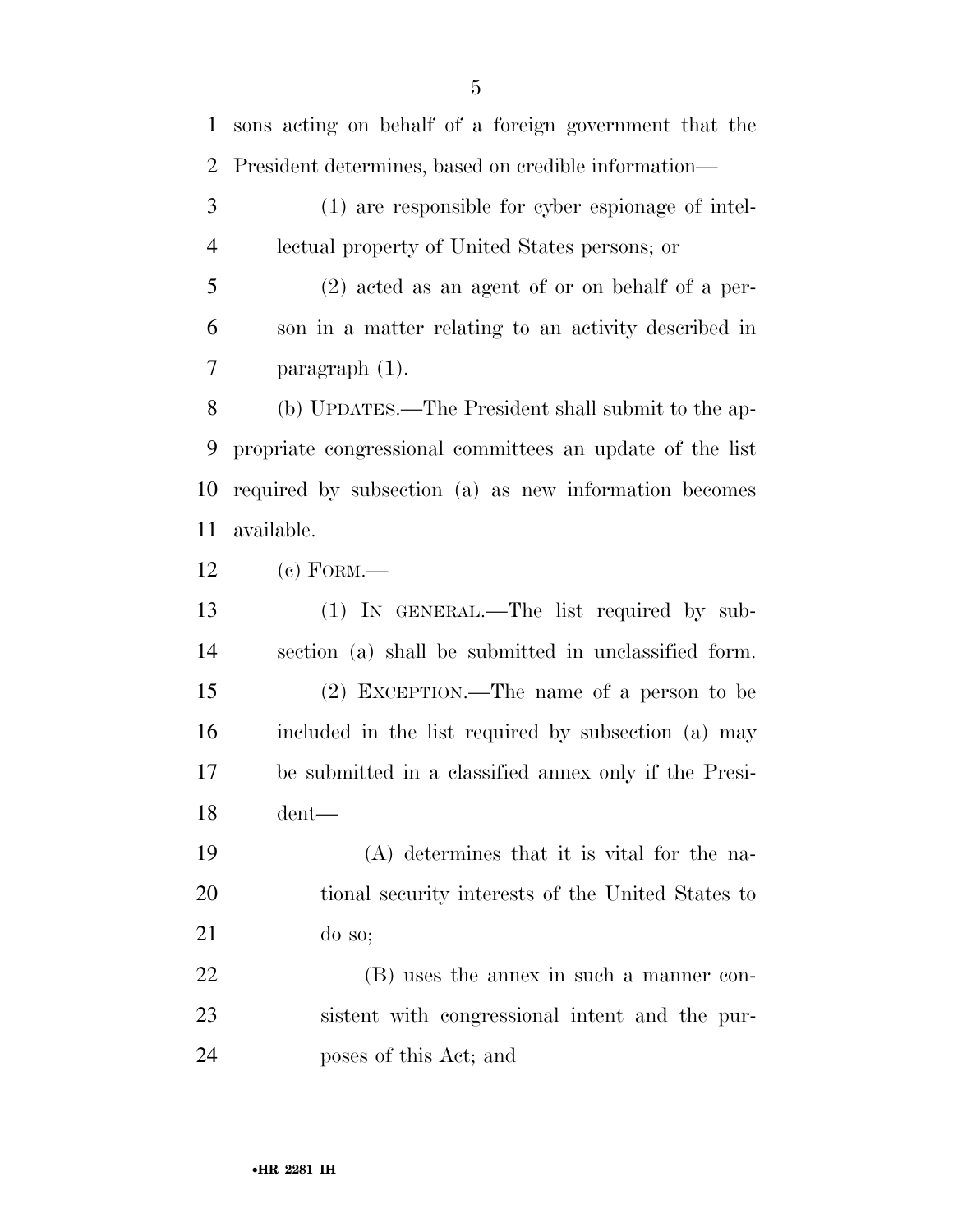(C) 15 days prior to submitting the name in a classified annex, provides to the appro- priate congressional committees notice of, and a justification for, including or continuing to in- clude each person in the classified annex despite any publicly available credible information indi- cating that the person engaged in an activity described in paragraph (1) or (2) of subsection (a).

 (3) PUBLIC AVAILABILITY.—The unclassified portion of the list required by subsection (a) shall be made available to the public and published in the Federal Register.

 (d) REMOVAL FROM LIST.—A person may be re- moved from the list required by subsection (a) if the Presi- dent determines and reports to the appropriate congres- sional committees not less than 15 days prior to the re- moval of the person from the list that credible information exists that the person did not engage in the activity for which the person was added to the list.

 (e) REQUESTS BY CHAIRPERSON AND RANKING MEMBER OF APPROPRIATE CONGRESSIONAL COMMIT-TEES.—

24 (1) IN GENERAL.—Not later than 120 days after receiving a written request from the chair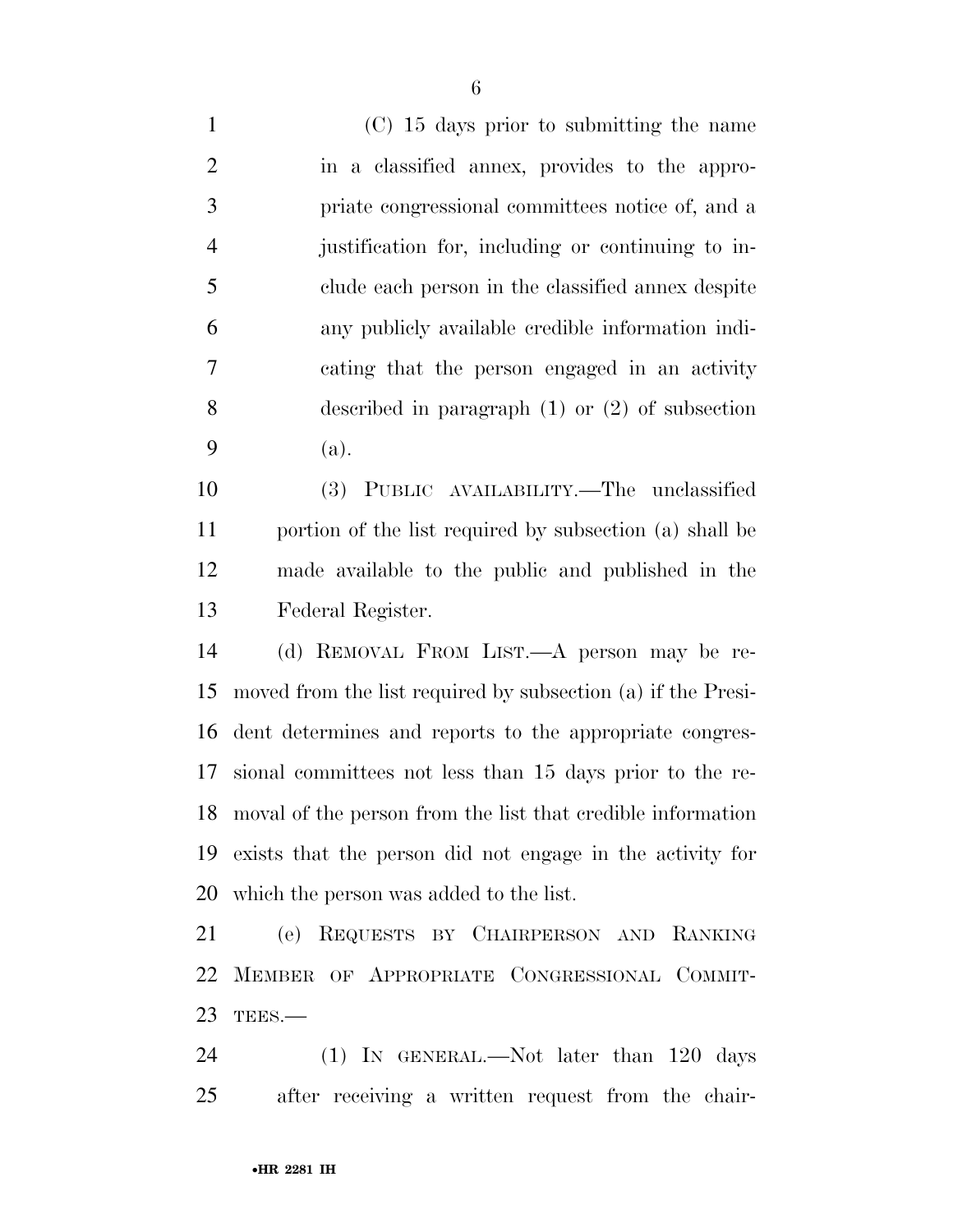person and ranking member of one of the appro- priate congressional committees with respect to whether a person meets the criteria for being added to the list required by subsection (a), the President shall submit a response to the chairperson and rank- ing member of the committee which made the re-quest with respect to the status of the person.

 (2) FORM.—The President may submit a re- sponse required by paragraph (1) in classified form if the President determines that it is necessary for the national security interests of the United States to do so.

 (3) REMOVAL.—If the President removes from the list required by subsection (a) a person who has been placed on the list at the request of the chair- person and ranking member of one of the appro- priate congressional committees, the President shall provide the chairperson and ranking member with any information that contributed to the removal de- cision. The President may submit such information in classified form if the President determines that such is necessary for the national security interests of the United States.

 (f) NONAPPLICABILITY OF CONFIDENTIALITY RE-QUIREMENT WITH RESPECT TO VISA RECORDS.—The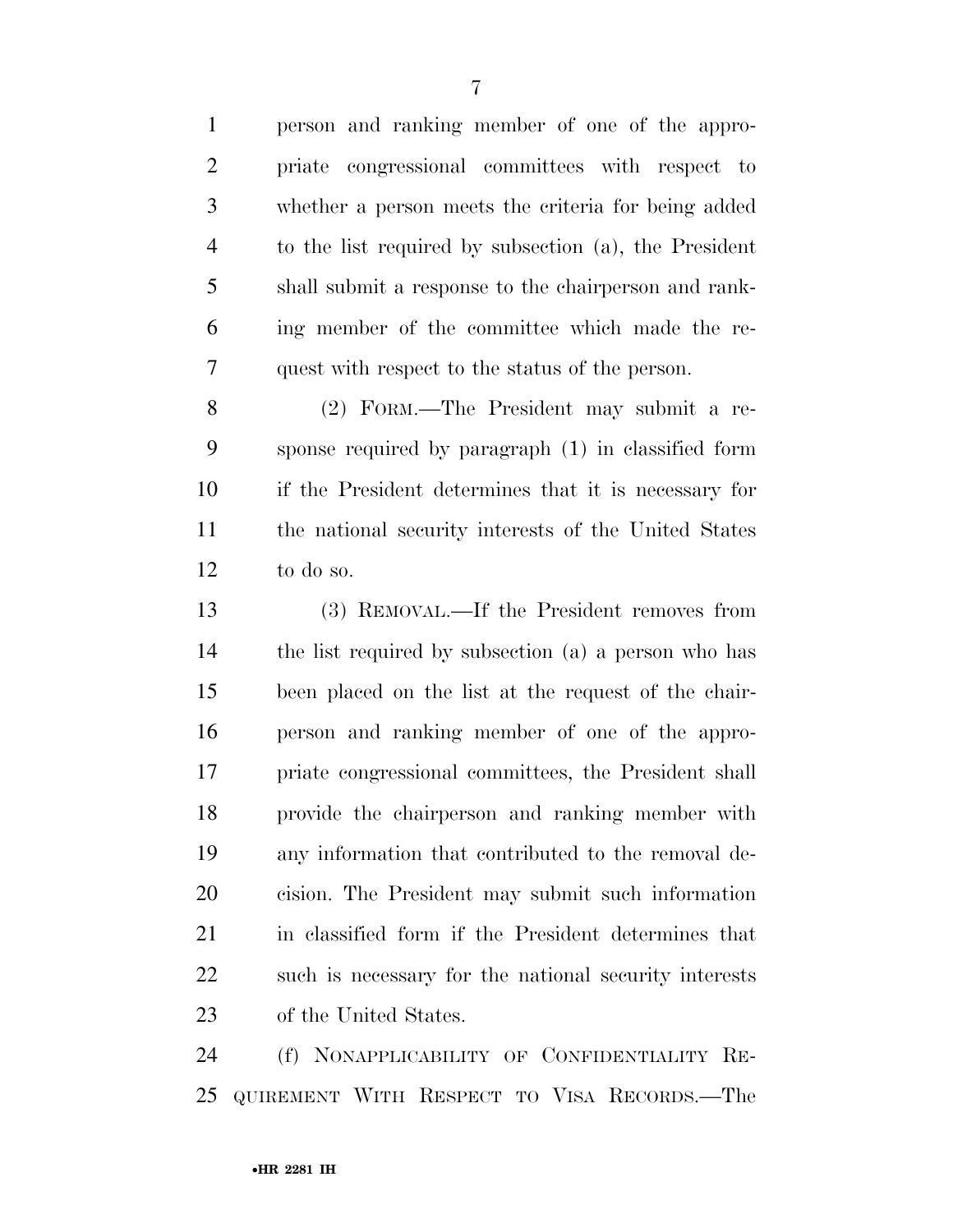President shall publish the list required by subsection (a) without regard to the requirements of section 222(f) of the Immigration and Nationality Act (8 U.S.C. 1202(f)) with respect to confidentiality of records pertaining to the issuance or refusal of visas or permits to enter the United States.

## **SEC. 4. INADMISSIBILITY OF CERTAIN ALIENS.**

 (a) INELIGIBILITY FOR VISAS.—An alien is ineligible to receive a visa to enter the United States and ineligible to be admitted to the United States if the alien is on the list required by section 3(a).

 (b) CURRENT VISAS REVOKED.—The Secretary of State, in consultation with the Secretary of Homeland Se- curity, shall revoke, in accordance with section 221(i) of the Immigration and Nationality Act (8 U.S.C. 1201(i)), the visa or other documentation of any alien who would be ineligible to receive such a visa or documentation under subsection (a) of this section.

 (c) WAIVER FOR NATIONAL SECURITY INTERESTS.— 20 (1) IN GENERAL.—The Secretary of State may waive the application of subsection (a) or (b) in the case of an alien if—

 (A) the Secretary determines that such a waiver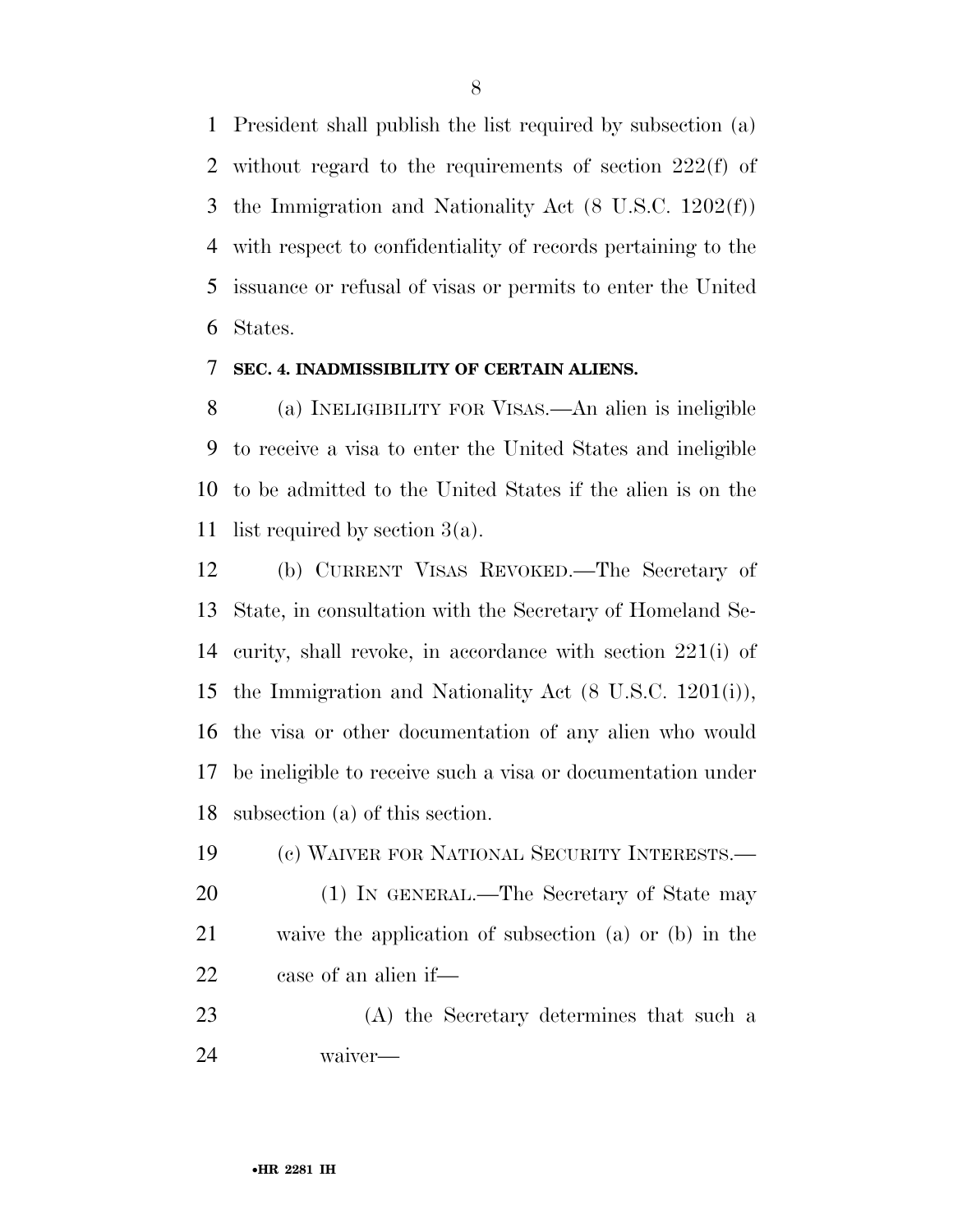| $\mathbf{1}$   | (i) is necessary to permit the United                      |
|----------------|------------------------------------------------------------|
| $\overline{2}$ | States to comply with the Agreement be-                    |
| 3              | tween the United Nations and the United                    |
| $\overline{4}$ | States of America regarding the Head-                      |
| 5              | quarters of the United Nations, signed                     |
| 6              | June 26, 1947, and entered into force No-                  |
| $\tau$         | vember 21, 1947, or other applicable inter-                |
| 8              | national obligations of the United States;                 |
| 9              | <b>or</b>                                                  |
| 10             | (ii) is in the national security interests                 |
| 11             | of the United States; and                                  |
| 12             | (B) prior to granting such a waiver, the                   |
| 13             | Secretary provides to the appropriate congres-             |
| 14             | sional committees notice of, and a justification           |
| 15             | for, the waiver.                                           |
| 16             | (2) TIMING FOR CERTAIN WAIVERS.—Notifica-                  |
| 17             | tion under subparagraph (B) of paragraph (1) shall         |
| 18             | be made not later than 15 days prior to granting a         |
| 19             | waiver under such paragraph if the Secretary grants        |
| 20             | such waiver in the national security interests of the      |
| 21             | United States in accordance with subparagraph              |
| 22             | $(A)(ii)$ of such paragraph.                               |
| 23             | (d) REGULATORY AUTHORITY.—The Secretary of                 |
| 24             | State shall prescribe such regulations as are necessary to |
| 25             | carry out this section.                                    |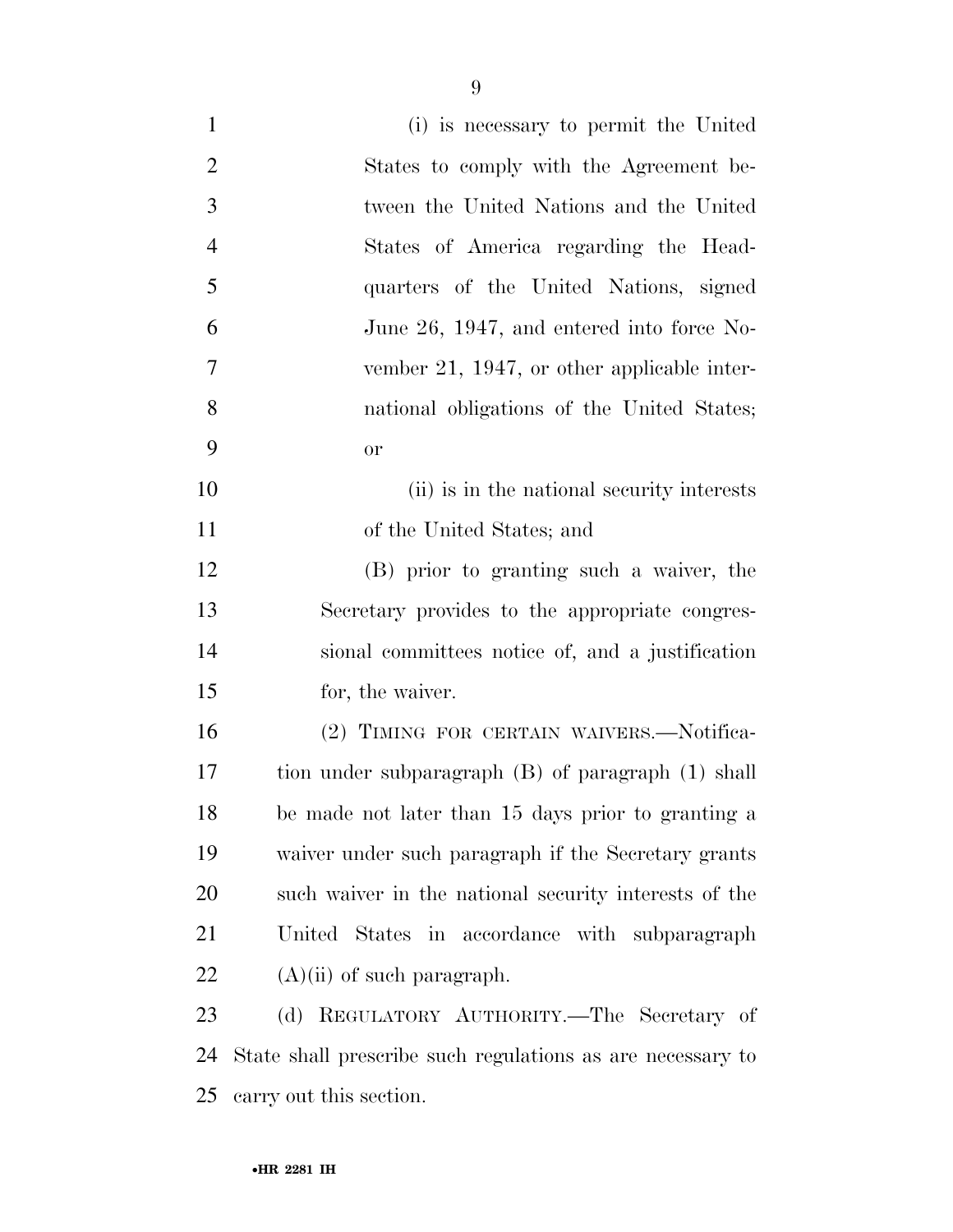## **SEC. 5. FINANCIAL MEASURES.**

2 (a) FREEZING OF ASSETS.—

 (1) IN GENERAL.—The President shall exercise all powers granted by the International Emergency Economic Powers Act (50 U.S.C. 1701 et seq.) (ex- cept that the requirements of section 202 of such Act (50 U.S.C. 1701) shall not apply) to the extent necessary to freeze and prohibit all transactions in all property and interests in property of a person who is on the list required by section 3(a) of this Act if such property and interests in property are in the United States, come within the United States, or are or come within the possession or control of a United States person.

 (2) EXCEPTION.—Paragraph (1) shall not apply to persons included on the classified annex under section 3(c)(2) if the President determines that such an exception is vital for the national secu-rity interests of the United States.

 (b) WAIVER FOR NATIONAL SECURITY INTERESTS.— The Secretary of the Treasury may waive the application of subsection (a) if the Secretary determines that such a waiver is in the national security interests of the United States. Not less than 15 days prior to granting such a waiver, the Secretary shall provide to the appropriate con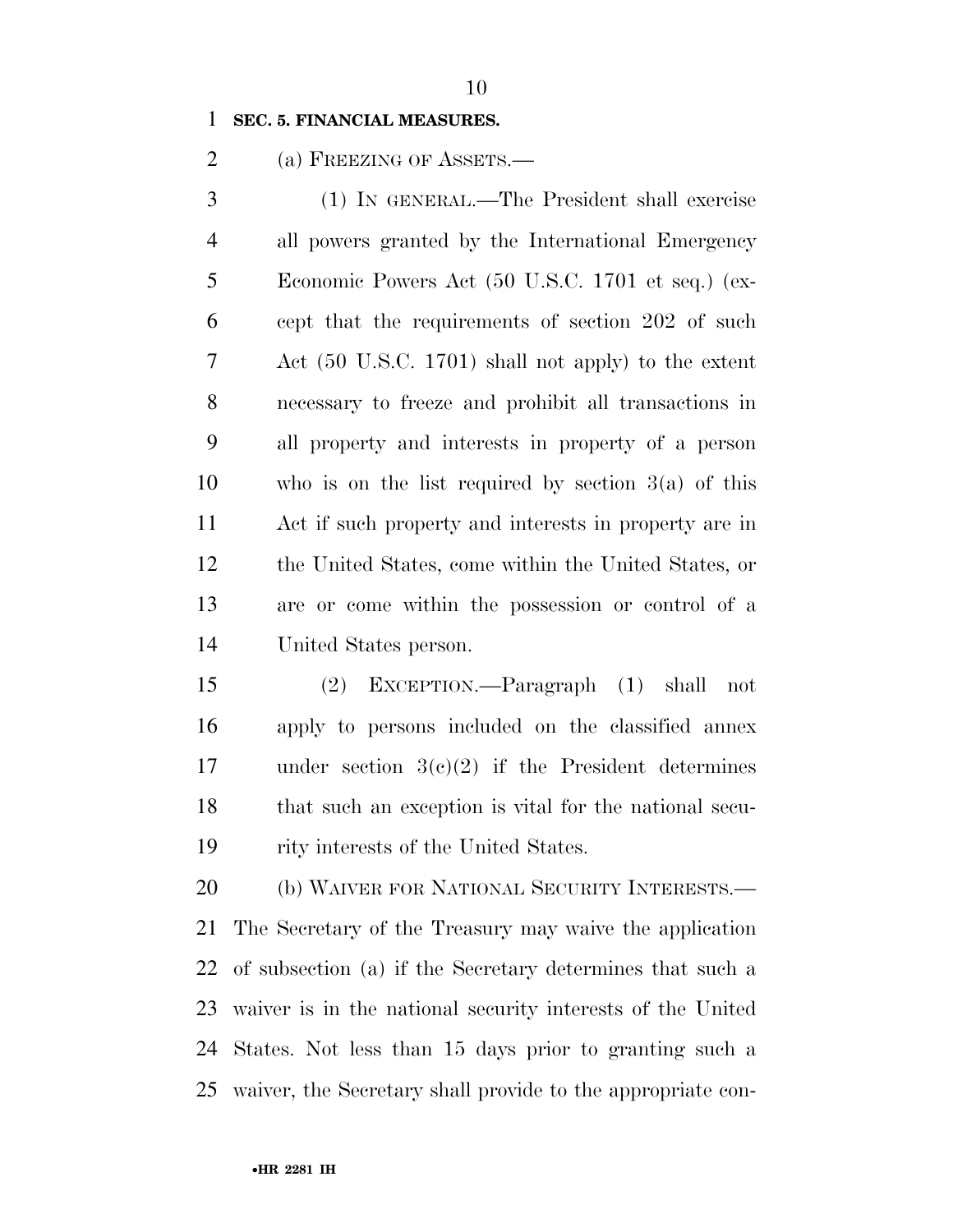gressional committees notice of, and a justification for, the waiver.

(c) ENFORCEMENT.—

 (1) PENALTIES.—A person that violates, at- tempts to violate, conspires to violate, or causes a violation of this section or any regulation, license, or order issued to carry out this section shall be subject to the penalties set forth in subsections (b) and (c) of section 206 of the International Emergency Eco- nomic Powers Act (50 U.S.C. 1705) to the same ex- tent as a person that commits an unlawful act de-scribed in subsection (a) of such section.

 (2) REQUIREMENTS FOR FINANCIAL INSTITU- TIONS.—Not later than 120 days after the date of the enactment of this Act, the Secretary of the Treasury shall prescribe or amend regulations as needed to require each financial institution that is a United States person and has within its possession or control assets that are property or interests in property of a person who is on the list required by section 3(a) if such property and interests in prop- erty are in the United States to certify to the Sec- retary that, to the best of the knowledge of the fi- nancial institution, the financial institution has fro-zen all assets within the possession or control of the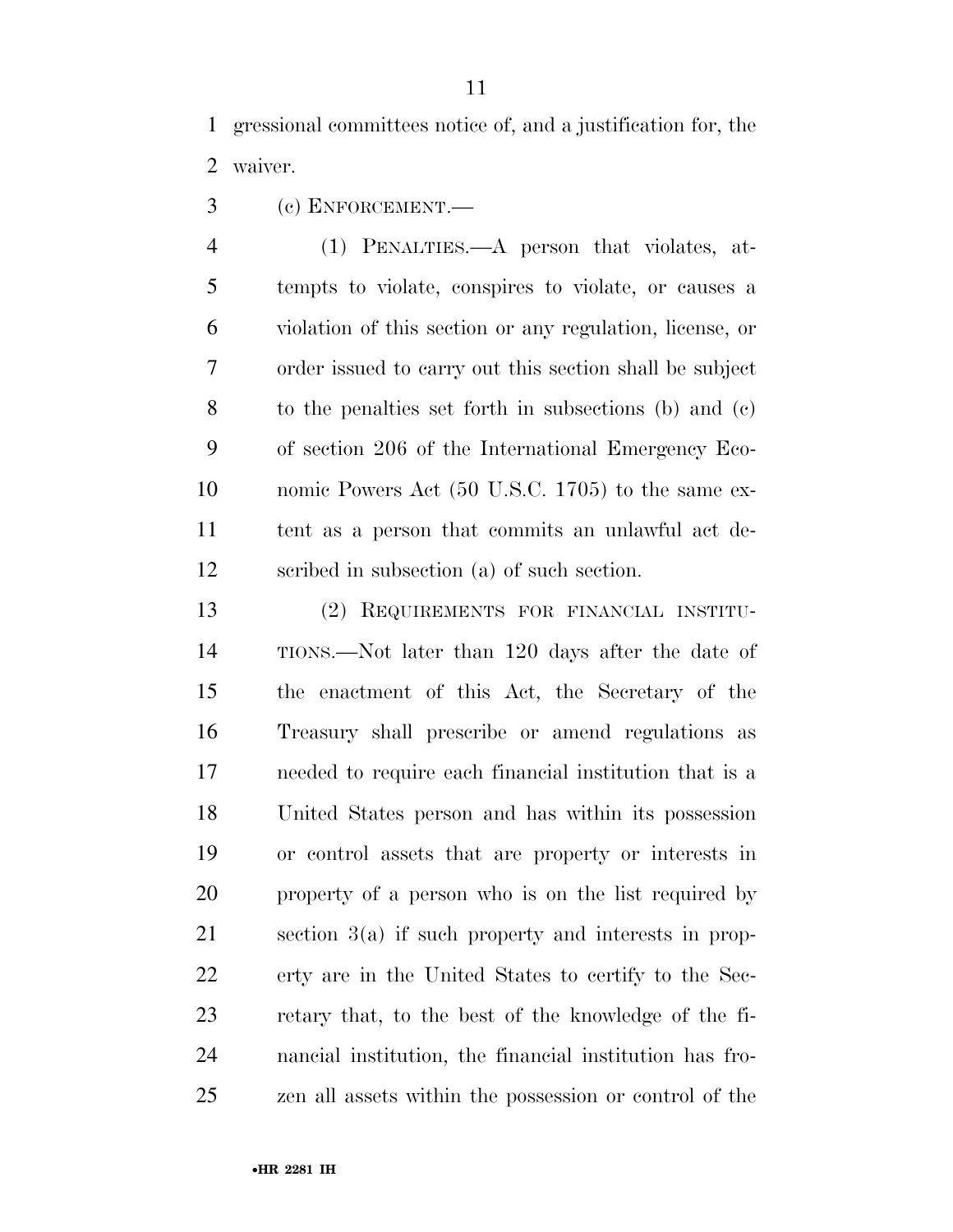financial institution that are required to be frozen pursuant to subsection (a).

 (d) SPECIALLY DESIGNATED NATIONALS LIST.—The Secretary of the Treasury shall include on the list of spe- cially designated nationals and blocked persons main- tained by the Office of Foreign Assets Control of the De- partment of the Treasury each person who is on the list required by section 3(a) of this Act.

 (e) REGULATORY AUTHORITY.—The Secretary of the Treasury shall issue such regulations, licenses, and orders as are necessary to carry out this section.

## **SEC. 6. REPORT TO CONGRESS.**

 Not later than one year after the date of the enact- ment of this Act and annually thereafter, the Secretary of State and the Secretary of the Treasury shall submit to the appropriate congressional committees a report on—

 (1) the actions taken to carry out this Act, in-cluding—

 (A) the number of persons added to or re- moved from the list required by section 3(a) during the year preceding the report, the dates on which such persons have been added or re- moved, and the reasons for adding or removing them; and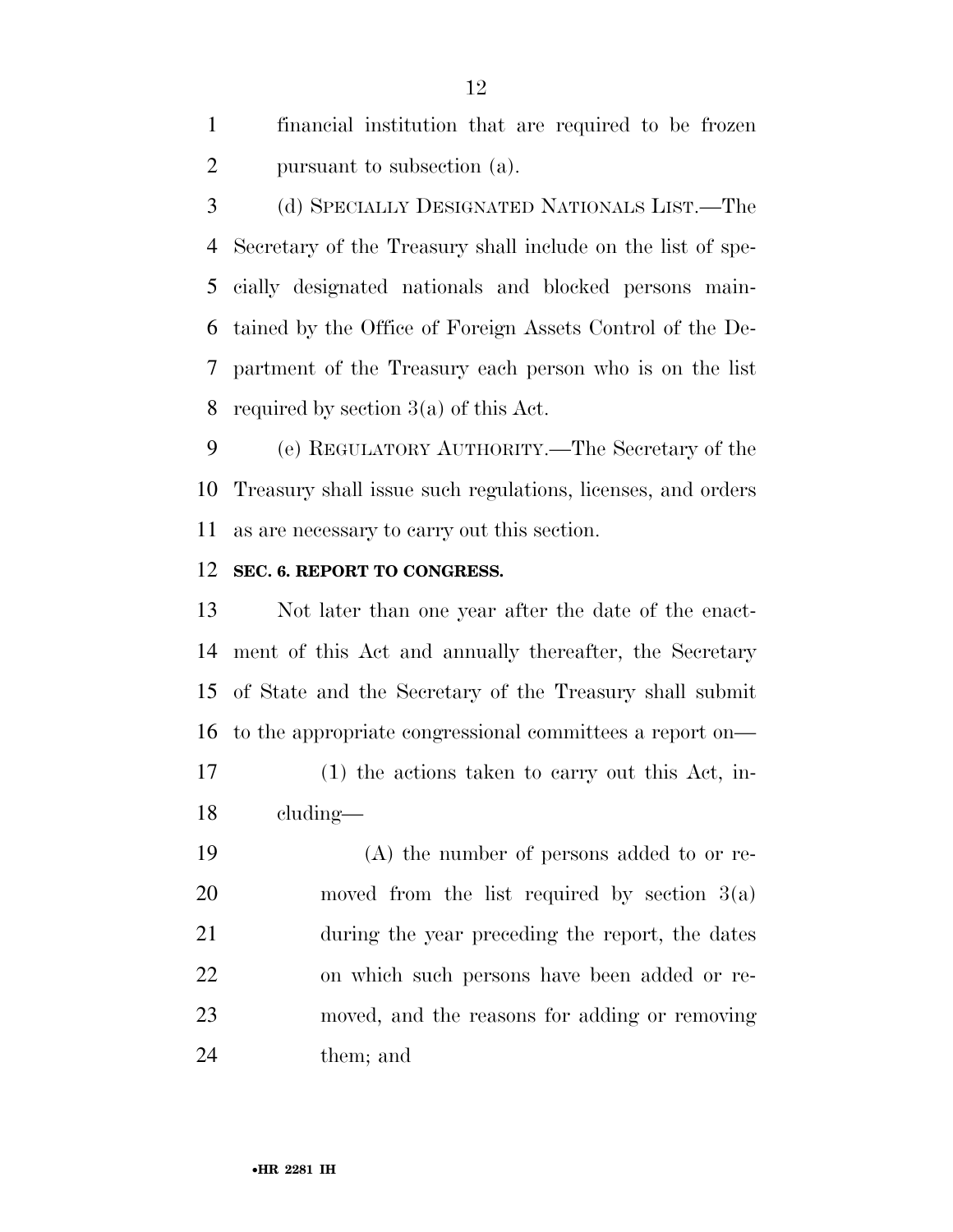| $\mathbf{1}$   | (B) if few or no such persons have been               |
|----------------|-------------------------------------------------------|
| $\overline{2}$ | added to that list during that year, the reasons      |
| 3              | for not adding more such persons to the list;         |
| $\overline{4}$ | and                                                   |
| 5              | (2) efforts by the executive branch to encourage      |
| 6              | the governments of other countries to impose sanc-    |
| 7              | tions that are similar to the sanctions imposed under |
| 8              | this Act.                                             |
| 9              | SEC. 7. DEFINITIONS.                                  |
| 10             | In this Act:                                          |
| 11             | (1) ADMITTED; ALIEN.—The terms "admitted"             |
| 12             | and "alien" have the meanings given those terms in    |
| 13             | section 101 of the Immigration and Nationality Act    |
| 14             | $(8$ U.S.C. 1101).                                    |
| 15             | (2) APPROPRIATE CONGRESSIONAL COMMIT-                 |
| 16             | TEES.—The term "appropriate congressional com-        |
| 17             | mittees" means—                                       |
| 18             | (A) the Committee on Armed Services, the              |
| 19             | Committee on Financial Services, the Com-             |
| 20             | mittee on Foreign Affairs, the Committee on           |
| 21             | Homeland Security, the Committee on the Judi-         |
| 22             | ciary, and the Permanent Select Committee on          |
| 23             | Intelligence of the House of Representatives;         |
| 24             | and                                                   |